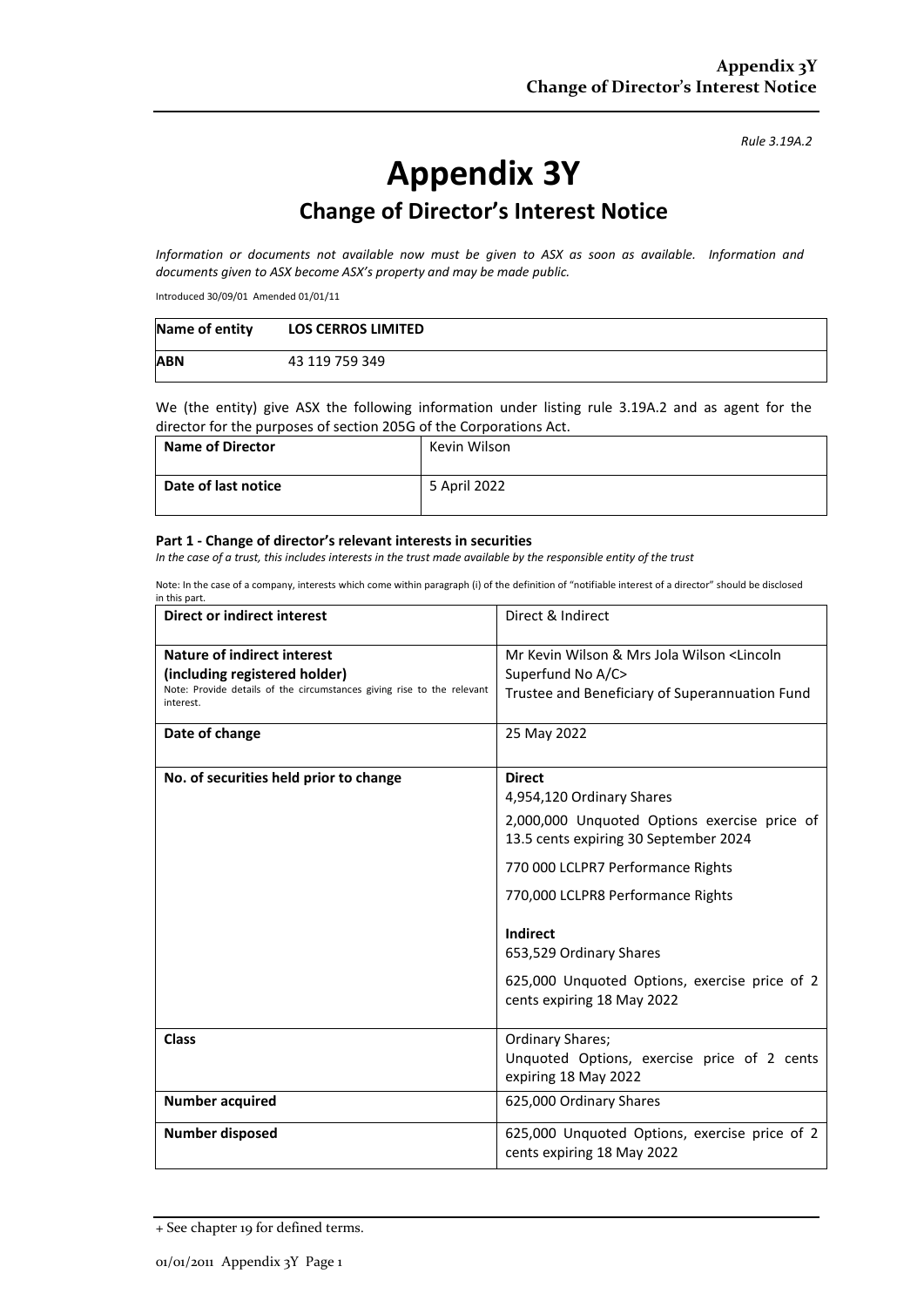| <b>Value/Consideration</b><br>Note: If consideration is non-cash, provide details and estimated<br>valuation                                                            | 625,000 LCLOPT2A options were converted at an<br>exercise price of \$0.02, being consideration of<br>\$12,500.                                                           |
|-------------------------------------------------------------------------------------------------------------------------------------------------------------------------|--------------------------------------------------------------------------------------------------------------------------------------------------------------------------|
| No. of securities held after change                                                                                                                                     | <b>Direct</b><br>4,954,120 Ordinary Shares<br>2,000,000 Unquoted Options exercise price of<br>13.5 cents expiring 30 September 2024<br>770 000 LCLPR7 Performance Rights |
|                                                                                                                                                                         | 770,000 LCLPR8 Performance Rights<br>Indirect<br>1,278,529 Ordinary Shares                                                                                               |
| Nature of change<br>Example: on-market trade, off-market trade, exercise of options, issue of<br>securities under dividend reinvestment plan, participation in buy-back | Options exercise                                                                                                                                                         |

### **Part 2 – Change of director's interests in contracts**

Note: In the case of a company, interests which come within paragraph (ii) of the definition of "notifiable interest of a director" should be disclosed in this part.

| <b>Detail of contract</b>                                         | $\overline{\phantom{a}}$     |
|-------------------------------------------------------------------|------------------------------|
| <b>Nature of interest</b>                                         | $\overline{\phantom{a}}$     |
| Name of registered holder                                         | $\blacksquare$               |
| (if issued securities)                                            |                              |
| Date of change                                                    | $\overline{\phantom{a}}$     |
| No. and class of securities to which                              |                              |
| interest related prior to change                                  |                              |
| Note: Details are only required for a                             |                              |
| contract in relation to which the                                 |                              |
| interest has changed                                              |                              |
| <b>Interest acquired</b>                                          | $\sim$                       |
| <b>Interest disposed</b>                                          | $\qquad \qquad \blacksquare$ |
|                                                                   |                              |
| <b>Value/Consideration</b><br>Note: If consideration is non-cash, |                              |
| provide details and an estimated                                  |                              |
| valuation                                                         |                              |
|                                                                   |                              |
| Interest after change                                             | $\overline{\phantom{a}}$     |
|                                                                   |                              |

## **Part 3 –** +**Closed period**

<sup>+</sup> See chapter 19 for defined terms.